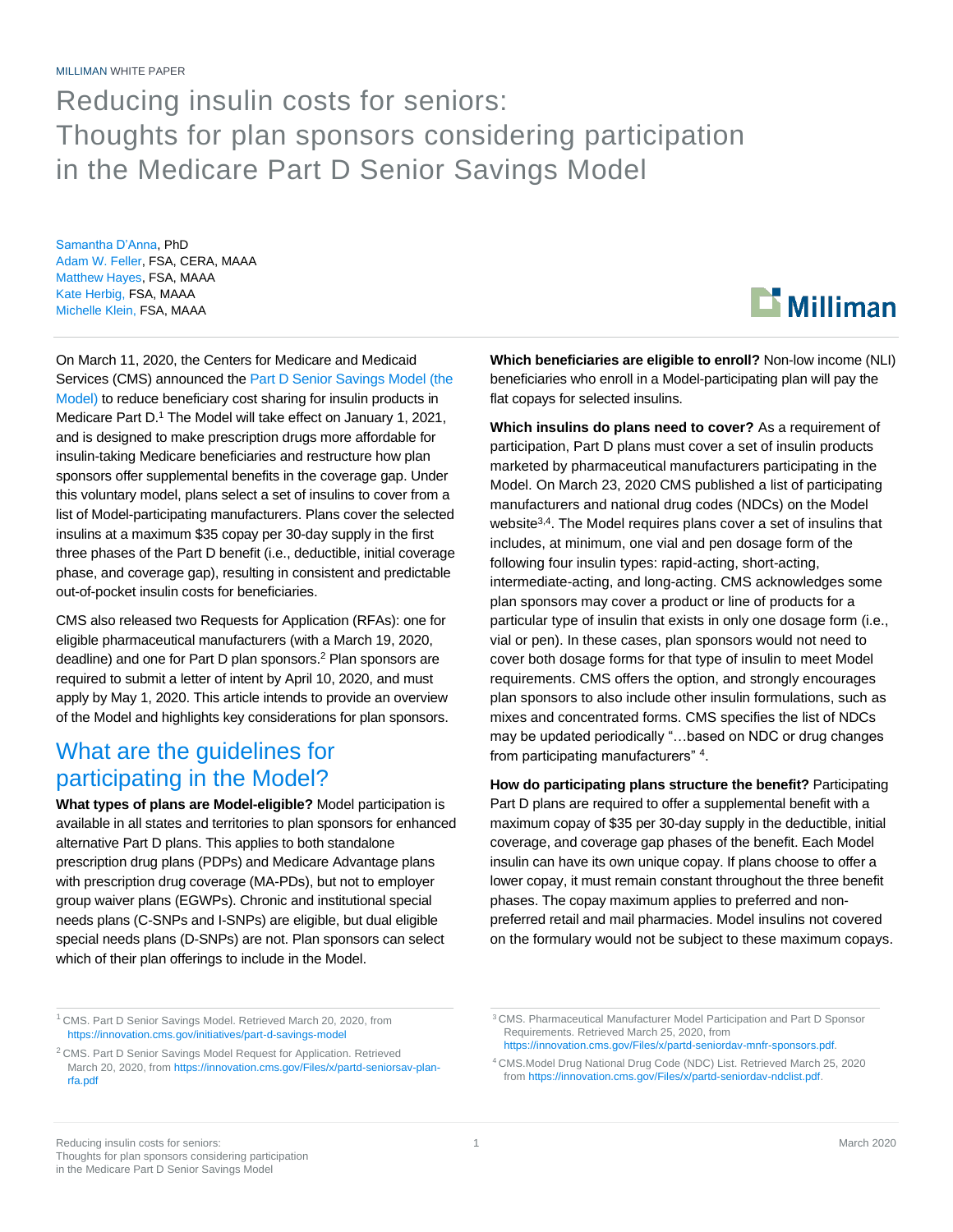### How will the Model affect the calculation of coverage gap discount program (CGDP) payments?

For Model applicable drugs, the supplemental benefits would apply after the manufacturer 70% discount in the coverage gap. This differs from the current stakeholder liability calculation in the coverage gap phase. For example, for a \$500 insulin claim for an NLI beneficiary in the coverage gap<sup>2</sup>, consider payments in three scenarios: (1) with defined standard cost sharing, (2) the current Part D program with a \$35 gap copay, and (3) the Part D Senior Savings Model with a \$35 gap copay.

 With defined standard cost sharing, manufacturer CGDP is 70% of the negotiated drug cost, or \$350. The member pays \$125 (25% of the negotiated drug cost), and the plan liability is the remaining \$25.

#### **FIGURE 1: NO GAP SUPPLEMENTAL BENEFITS**

Coverage gap payments for each prescription for an applicable drug with a \$500 negotiated price and no supplemental benefits

| Manufacturer coverage<br>gap discount applied | 70% | o | \$500 | ⊐ | \$350 |
|-----------------------------------------------|-----|---|-------|---|-------|
| Beneficiaries'<br>responsibility applied      | 25% |   | \$500 | - | \$125 |
| Part D sponsor's<br>liability applied         | 5%  | o | \$500 | ⊐ | ፍንና   |

Source: CMS

 Under the current program, if a plan sponsor chooses to lower cost sharing for applicable insulin drugs to a \$35 copay in the gap, the manufacturer CGDP applies only to the beneficiary cost sharing rather than the full negotiated drug cost. The manufacturer CGDP would be 70% of the listed \$35 copay, or \$24.50, and the member would pay the remaining 30% of the copay, or \$10.50. Plan liability increases to \$465, mostly due to the reduced CGDP amount. The increased plan liability in the gap provides a strong disincentive for plans to offer lower gap cost sharing on applicable drugs.

#### **FIGURE 2: GAP SUPPLEMENTAL BENEFITS**

If a plan wanted to offer a reduced copay of \$35 in the coverage gap under current law for the same \$500 applicable drug per prescription



Source: CMS

 The Part D Senior Savings Model aims to remove this disincentive by applying the manufacturer CGDP before the beneficiary copay. Under the Model, manufacturer CGDP would apply first (at \$350), consistent with the defined standard scenario. The member copayment would be \$35, and the plan liability would be the remaining \$115.



Source: Milliman

#### How will participating in the Model affect Part D bids?

Manufacturer CGDP payments will likely increase. With reduced insulin cost-sharing, NLI beneficiaries will accrue to the True-Outof-Pocket (TrOOP) threshold more slowly and may spend more time in the coverage gap phase.

Impact on plan liability will vary depending on plan design and the other prescription drugs that beneficiaries take in addition to insulins. If current insulin cost sharing is greater than the copays under the Model, plan liability will likely increase in the deductible and initial coverage phases. Few plans currently offer enhanced benefits for applicable drugs in the coverage gap, so plan liability for insulins in the coverage gap would also likely increase compared to the current defined standard benefit. The effect of shifting claims from the catastrophic phase to the coverage gap could be mixed: plan liability on non-insulin applicable drugs may be reduced, while plan liability on generics may increase.

The low income cost-sharing subsidy (LICS) under the Model is calculated using the non-Model tier copay rather than the \$35 (or less) Model copay, so LICS will not be affected by the Model.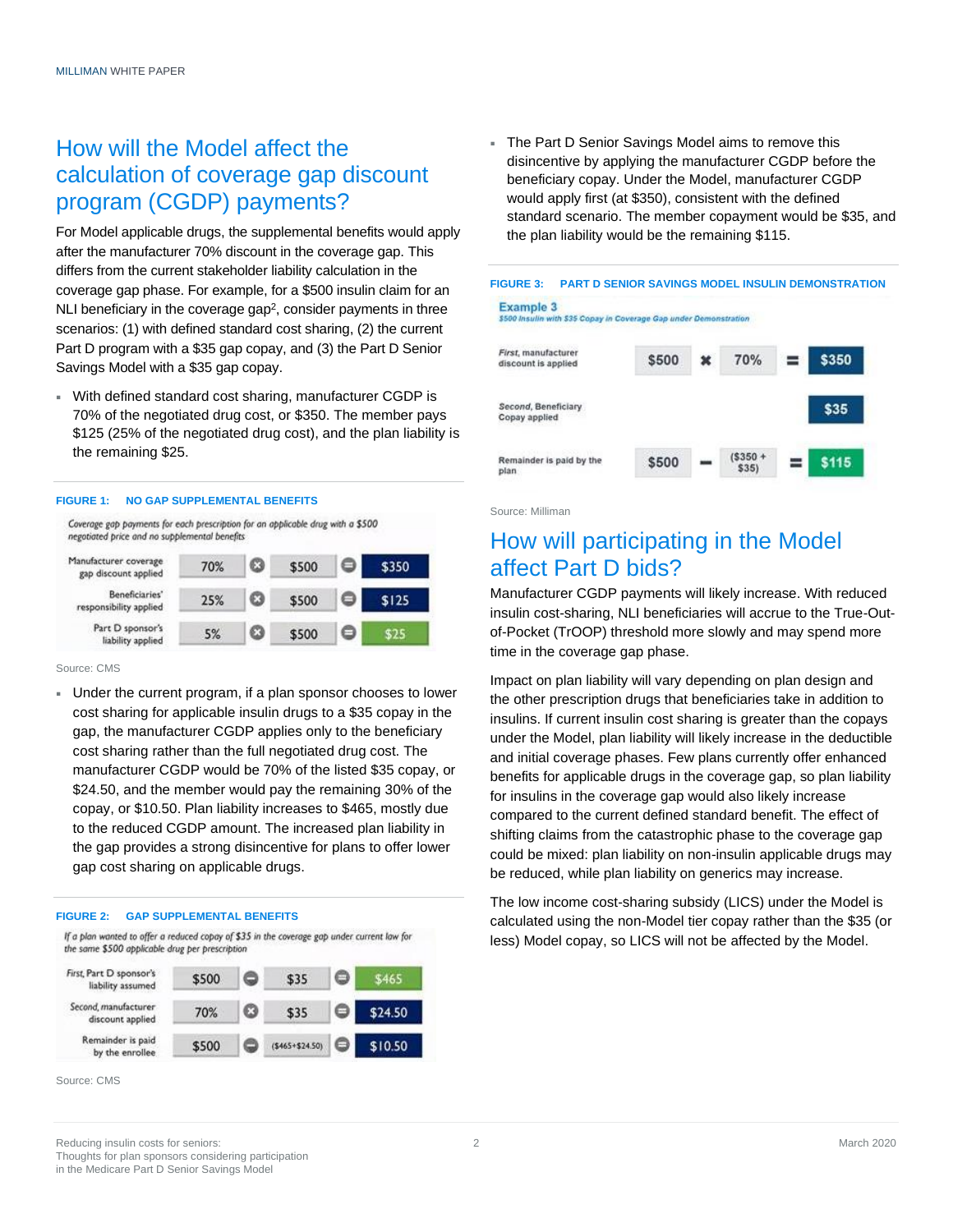### What market dynamics should plan sponsors evaluate prior to participating?

Plan sponsors should compare their expected liabilities under their current cost-sharing structure for insulins to their expected costs under the Model. Plan sponsors should also evaluate how their competitors cover insulins and assess the probability other plans will participate in the Model. CMS intends for the Model to be integrated into the Medicare Plan Finder, so beneficiaries will be able to determine how participating plans could lower their out-of-pocket cost.

If participating would result in more enhanced insulin coverage than what is offered in the market, the plan sponsor needs to consider its ability to manage the cost of insulin-taking members – particularly MA-PD plans at risk for a member's total cost of care including medical benefits. Coverage strategies for these insulin products could also affect total Model-eligible insulin drug costs. If insulin vials and pens are offered at the same copay level, utilization may shift from typically lower cost vials to higher cost pens.

Plan sponsors may also want to consider the amount of noninsulin diabetic users currently enrolled in their plan, and the potential for these beneficiaries to become insulin users. It is also important to assess the rate at which insulin-taking members accelerate through the benefit phases, and other prescription drugs these members use as lower insulin copays may affect adherence for other prescription drugs.

### How will the Model affect MA-PD and PDP plans differently?

Two potential outcomes of making insulins more affordable for beneficiaries through this Model are increased insulin adherence and improved health outcomes. It is common for diabetics to have higher than average medical and pharmacy claims due to typically higher rates of comorbidities (e.g., obesity, heart disease), beyond the costs of insulin alone.

MA-PD plans should consider the extent to which both medical and pharmacy costs may be affected by increased insulin adherence among their diabetic members as well as the timing of when those effects would ultimately materialize. With better insulin adherence, complications such as heart attacks, strokes, retinopathy, and amputations may be reduced over time while short-term complications related to poorly controlled blood sugar (episodes of ketoacidosis/hypoglycemia) may be avoided, which can often result in fewer emergency room visits and inpatient admissions. MA-PD plans should consider the potential for such medical cost offsets when considering participation in this Model.

PDPs, on the other hand, will not benefit directly from any medical cost offsets generated by increased insulin adherence and should keep this in mind when determining whether to participate. All plans should still consider whether an overall reduction in prescription drug utilization of diabetics could result from improved health outcomes associated with better insulin adherence.

## What should plan sponsors discuss with their pharmacy benefits manager (PBM)?

Plan sponsors should understand the extent to which formularies and rebates may change under this Model. For example, some insulin products may move on or off the formulary or change preferred formulary status, which could affect terms under existing rebate contracts. Even if there are no changes to the formulary, rebate contracts may still be affected. Changes to the CGDP and potential increases in insulin adherence and utilization could be relevant to discussions between PBMs and manufacturers.

- *Claim adjudication for Model insulins:* Plans will need to maintain two separate benefits for LI and NLI beneficiaries enrolled in participating plans. For NLI beneficiaries, certain claims will be subject to different cost sharing and CGDP payments. Plans and PBMs will need a systematic way to identify these claims to ensure proper administration of benefits and accumulation to the TrOOP threshold.
- *Prescription drug event (PDE) submissions for Model insulins:* CMS provides guidance as to how PDE submissions should be completed for Model insulins inside and outside the coverage gap. This guidance represents a change in how plans and PBMs are currently required to submit PDEs, and the degree of change required to operationalize this guidance likely varies by plan and PBM.

Assuming PBMs can manage the operational complexities of the Model, plan sponsors may still have limited flexibility over some decisions. These include, for example: the list of Model insulins, the cost sharing applied to Model insulins, and the degree to which these items are allowed to vary by plan. PBMs may charge additional fees to customize these options or participate in the Model altogether, given its administrative complexity. Plans that own a PBM (or vice versa) will likely have more autonomy over these decisions, but they would still face similar operational challenges.